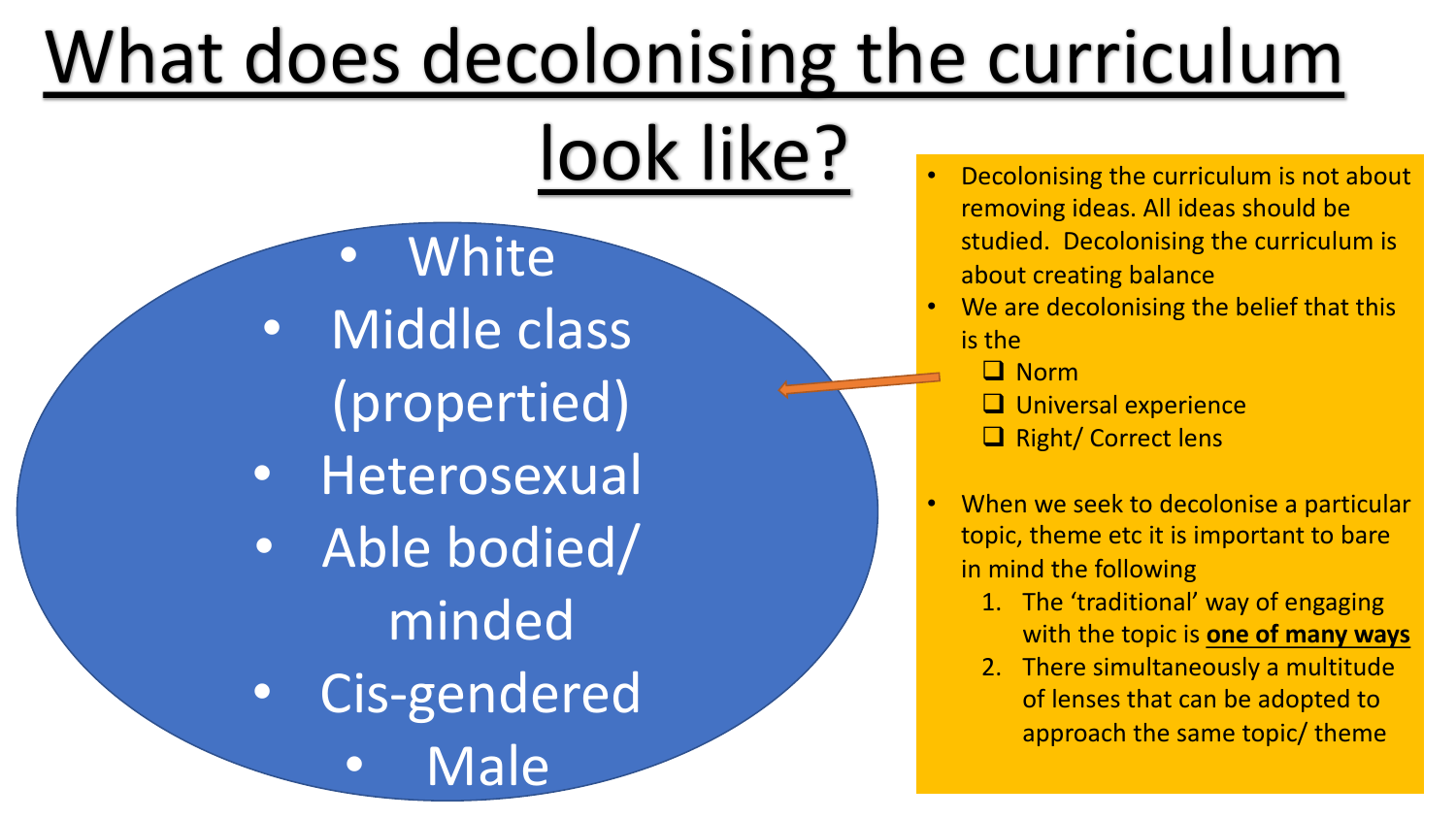

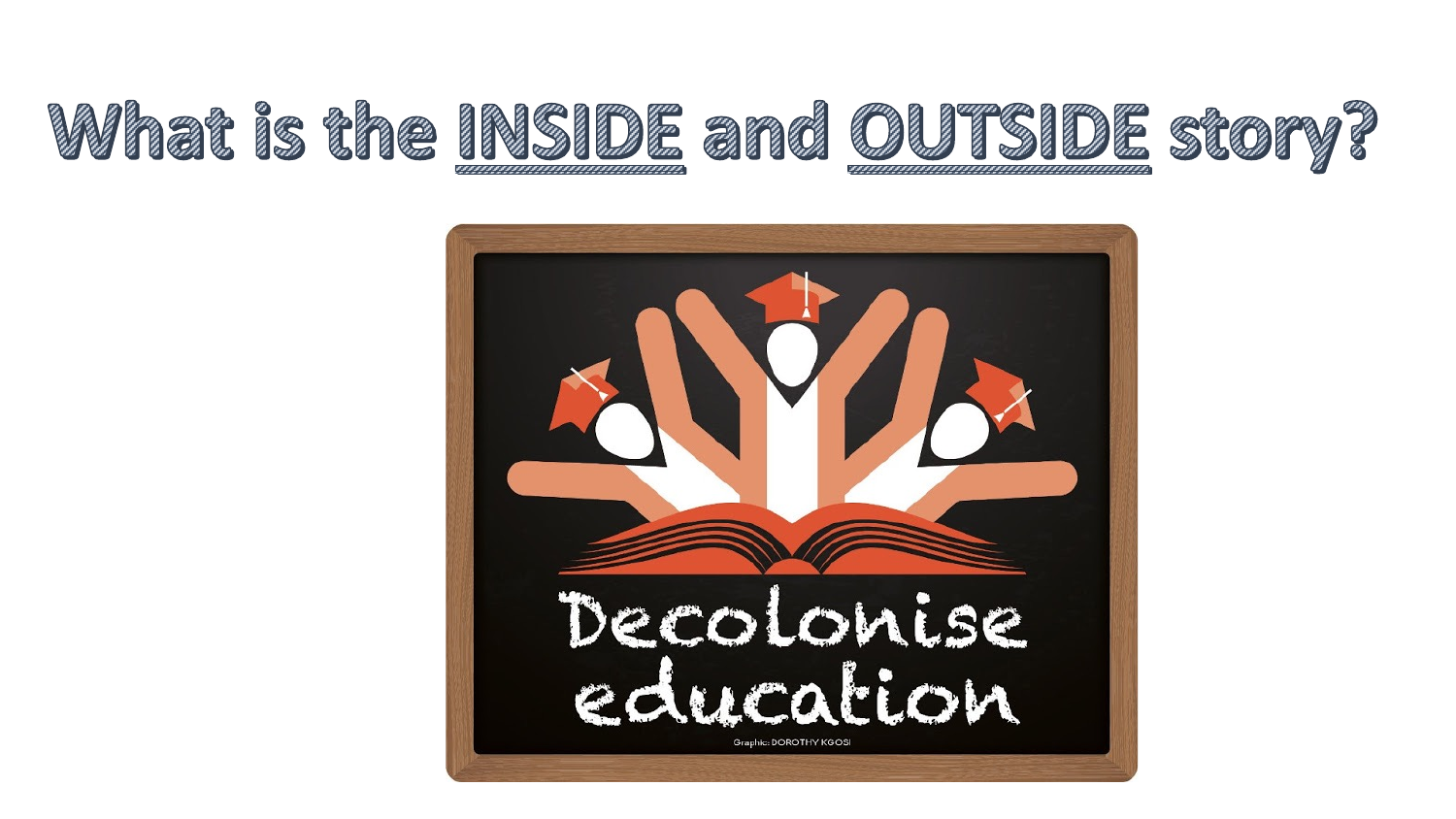

### 1. Complicating the dominant narrative

- Reimagining the story of the forgotten and the oppressed (fill in their lives and hear their voices)
- Refocus the lens away from the dominant narrative and allow for other existing people/ communities to achieve full humanity
- Taking an intersectional and interlocking approach to the human identity

### 2) Taking a linear mapping as an act of decentering

- We must enquire about the wider context: What was the socio-political climate at this particular point in history (domestically, globally and geopolitically)?
- Through holding the topic/ theme/ unit in in juxtaposition with the wider context of its day; slavery, colonialism, empire and other crucial sociopolitical systems and realities can always feature within our analysis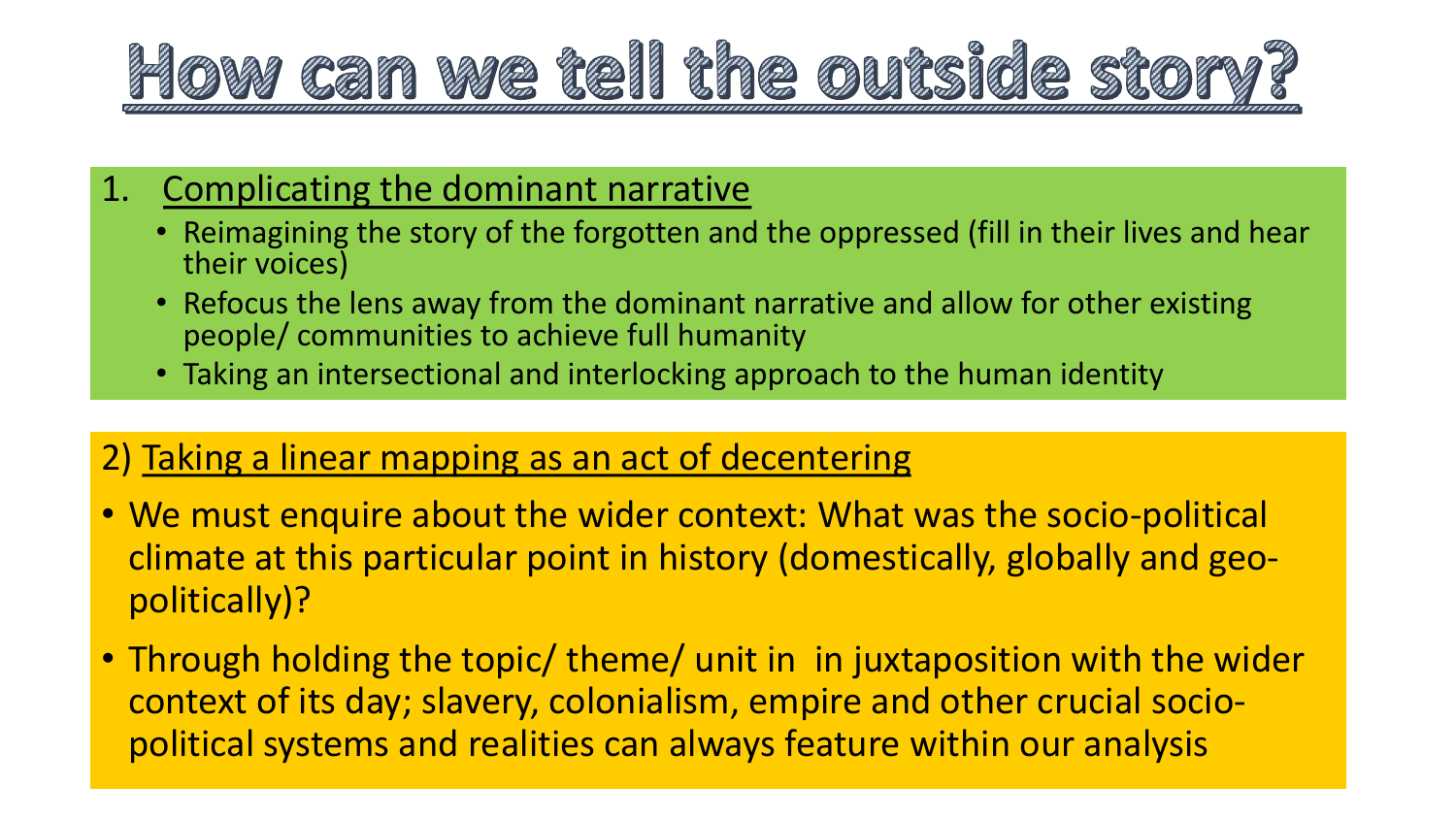## EXAMPLE: Charlotte Bronte- Jane Eyre

### • Story is set in C19 Britain

### **Inside story**

- Novel of confinement and submission (female submission more specifically)
- Zones of submission and indoctrination through familial tyranny, institutional/ religious doctrine and masculinity
	- ❖ Love plot- Overcoming female social dissonance through a romantic entanglement

### **Outside story-**

### **What is the hidden event? Colonialism is the hidden event**

Examples of this being seen are through the following

- 1. Growling above the attic in Thornfield Hall (hidden violence and plantation)
- 2. The luxury that is enjoyed in the house of Rochester is a product of the economy of slavery- Whilst excess is understood as being wonderful, upon deeper inspection it could be understood as corrupt
- 3. Bertha Mason refers to 'Jamaica, Kingston, Spanish town'
- 4. Jane inherits from her uncle (in Madeira- also involved in Slavery- Production of sugar and sugar cane). If Jane is to enjoy her inheritance of £25,000 a year- she too would have to engage in the same system that Rochester engaged in. In order to have autonomy she must immerse herself in plantation economics

### **Decolonial points of reflection/questions**

- **1. The contentment the reader has for Jane is riven in violence . We must explore this irony, as this irony is indeed the fabric of life**
- **2. Why did the author not consider colonialism and plantation life/economics an act of violence worth engaging with? What does Eyre's silence, say about the overall understanding of colonialism in Britain at this time?**